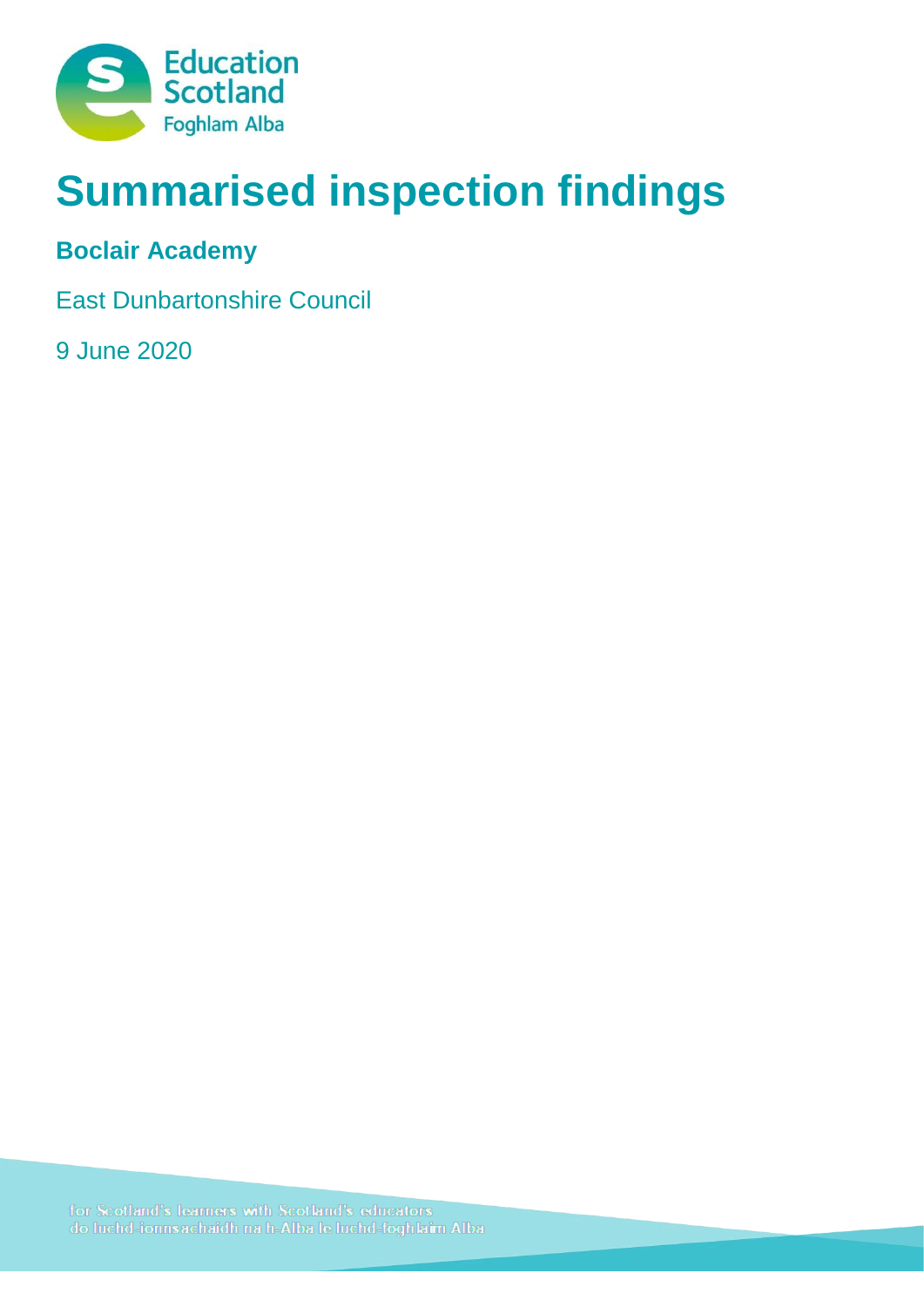School name Boclair Academy Council: East Dunbartonshire Council SEED number: 8325936 Roll (Sep 2018): 973

# Key contextual information

Attendance is generally above the national average in 2018/19. Exclusions are generally below the national average. In February 2019 10.5% of pupils were registered for free school meals. In September 2018, 18% of pupils live in the 20% most deprived datazones in Scotland. In September 2018, staff reported that 20% per cent of pupils had additional support needs.

| 2.3 Learning, teaching and assessment                                                                                                                                                                                                                                                                                                                                                                                    | very good |  |
|--------------------------------------------------------------------------------------------------------------------------------------------------------------------------------------------------------------------------------------------------------------------------------------------------------------------------------------------------------------------------------------------------------------------------|-----------|--|
| This indicator focuses on ensuring high-quality learning experiences for all children and young<br>people. It highlights the importance of highly-skilled staff who work with children, young people<br>and others to ensure learning is motivating and meaningful. Effective use of assessment by staff<br>and learners ensures children and young people maximise their successes and achievements.<br>The themes are: |           |  |
| learning and engagement<br>وموزوا ومرمه فمريدا المرزوم                                                                                                                                                                                                                                                                                                                                                                   |           |  |

- quality of teaching
- effective use of assessment
- planning, tracking and monitoring
- **n** Based on a clear set of values, the school's vision for young people as learners is ambitious. All members of the school community work together to create and sustain an inclusive and supportive learning environment. Young people are positive of what it means to be a learner in Boclair Academy. Young people describe the school as helping them to develop their confidence, a view held equally by almost all parents in the questionnaire. The learning environment is enhanced well by very positive relationships, based on mutual respect, evident in the interaction between teachers and learners. Young people describe staff as being approachable. As learners, they benefit from the high expectations of senior leaders and staff.

**n** In most lessons, most young people are highly motivated and display a strong work ethic. Most feel that the school listens to their views, with the majority of learners commenting that their views are taken into account. Most young people feel that they are treated with respect, supported well by their teachers and encouraged to do their best. Within the classroom, young people are respectful, interact well with each other and work well in group activities. When given the opportunity, young people respond positively to the challenges of more open-ended learning with young people working well together in groups and in peer activities. Young people are articulate and confident in expressing their views and answers.

- **n** As staff continue to refine whole school approaches to learning and teaching, there is scope to continue to build on the existing very good practice and for independent learning to become more widely embedded across the school. This should help to ensure further that all learners are engaged fully and challenged appropriately. Young people would benefit from being able to make a clearer connection between what they are learning and the skills which they are developing as a result.
- $\blacksquare$  Almost all learners indicate that they appreciate the opportunities they have to take part in wider aspects of school life beyond the classroom. Plans are already being taken forward to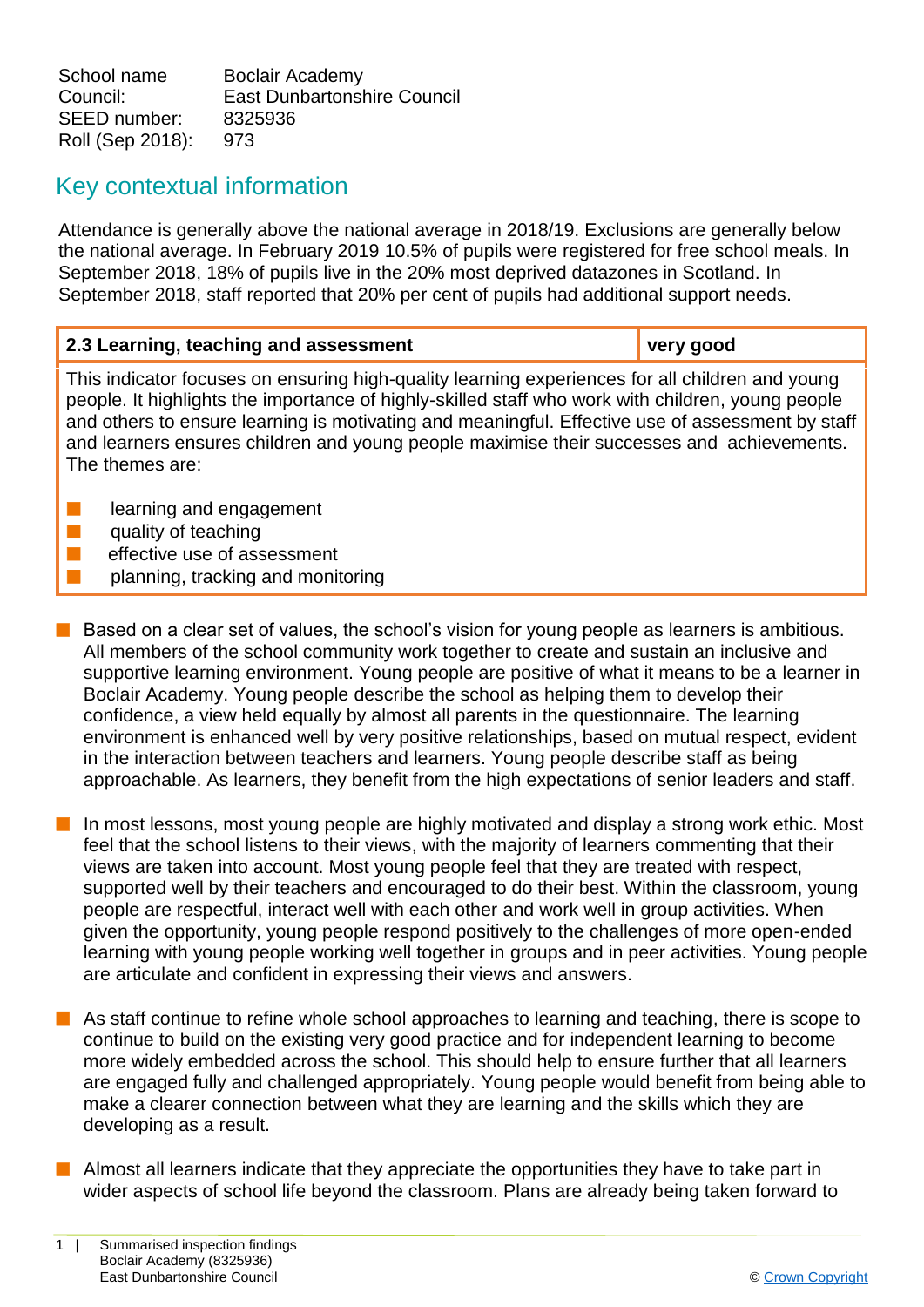build on the existing opportunities for young people to become even more involved as leaders of learning through furthering their leadership roles, for example within the pupil council. Young people are actively encouraged to apply their skills and talents in a variety of contexts. The school's wider achievement programme provides learners, at all stages, with access to a series of highly relevant learning experiences.

- n Almost all staff model the school's vision and values and this is underpinning their work. Staff are aware of the social context of the school. An established school learning and teaching policy is in place that emphasises the features of high quality learning and teaching and the central role of assessment in planning appropriate support and challenge for all learners. Supported through planned professional enquiry and voluntary learning lunches, staff continue to refine approaches to improve learning outcomes for young people. In improving consistency, senior leaders now need to build on the very good practice which already exists across the school and evaluate the impact of current learning and teaching strategies.
- $\blacksquare$  A comprehensive range of partners liaise closely with the school to enrich the learning environment. They are supporting learners effectively in developing an awareness of vocational pathways and the wider skills of learning, life and work. Across the curriculum, there is a consistent approach to sharing the purpose of learning activities and where appropriate the links with young people's prior learning. Success criteria aligned to Curriculum for Excellence National Benchmark standards in S1-S3, and to Scottish Qualifications Authority (SQA) standards in the senior phase, supports young people's understanding of their progress and next steps. Most teachers provide clear success criteria and direction. In a few classes, overly teacher directed learning limits the opportunities for young people to assume responsibility for their own learning and pursue more open ended learning. In most classes teachers use questioning effectively to gauge understanding and recall. Approaches to questioning could be developed further to promote higher order thinking. Senior leaders should review the school approach to the use of digital technology with and beyond the classroom to enhance learning further.
- $\blacksquare$  Across all curriculum areas, assessment information is supporting well the planning of lessons and the monitoring of progress within learning. Teachers display a clear understanding of the needs of learners. Within the classroom, support for learning staff are deployed effectively in line with a staged intervention approach to support identified learners.
- **n** A wide range of assessment information, including teacher professional judgement, is gathered to monitor the progress of learners and identify young people requiring additional support. In the broad general education (BGE), young people's progress is being assessed across all curriculum areas in line with the National Benchmarks. Supported through moderation activities, staff express confidence in determining achievement of a level. In the senior phase, young people have aspirational target grades for subjects studied which take account of their prior attainment. Progress is reviewed at scheduled points in the course of the year, enabling learners and staff to plan and agree appropriate support if necessary. Information gathered also supports young people to develop a better understanding of themselves as learners. Plans are underway to incorporate within the school's assessment and tracking strategy the profile of wider learning experiences. Developments are taking place to bring together the tracking of wider achievement and learning to provide a coherent picture of young people's development and engagement across different contexts.
- $\blacksquare$  Young people, in the BGE and in the senior phase, also benefit from the opportunity to reflect on their learning through self-and peer assessment, feedback in class and planned learner conversations. Senior leaders should continue to monitor the impact to ensure the consistency of these arrangements. Most young people indicate that they have opportunities to influence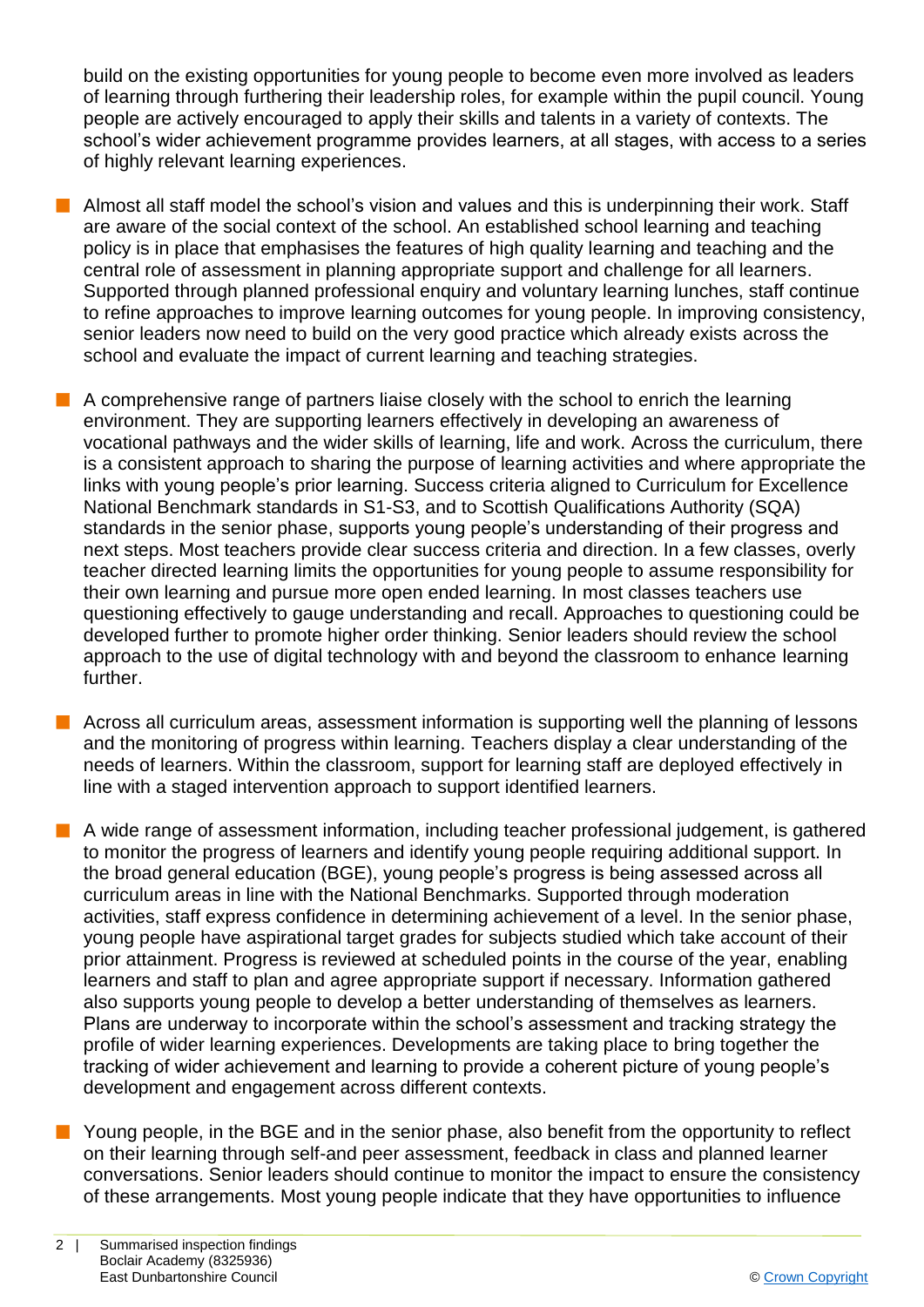what and how they learn. At a more strategic level through focus groups young people have been involved in shaping the school's learning and teaching policy. In planning learning, there remains scope to increase the opportunities for more self-directed and open-ended learning.

 $\blacksquare$  The arrangements in place to track and monitor young people's progress are comprehensive and robust at all levels. Young people's progress is tracked systemically across all areas of the curriculum. The information is collated centrally, providing senior leaders and other relevant staff with a clear strategic overview of young people's progress within and across the curriculum areas at all levels. This profile, gathered through tracking updates, is being used effectively to inform discussions on learners' progress and support the planning of appropriate learning and targeted interventions. The progress of young people with potential barriers to their learning is kept under review with arrangements in place to address challenges. Staff provide good feedback to young people in the senior phase on progress towards success in qualifications. Most young people, taking account of prior attainment, agree initial targets with their subject teachers which are reviewed in the course of the session. Young people identified as being at risk of under-achieving are being supported through planned initiatives including the recently launched Boclair Learning Resource.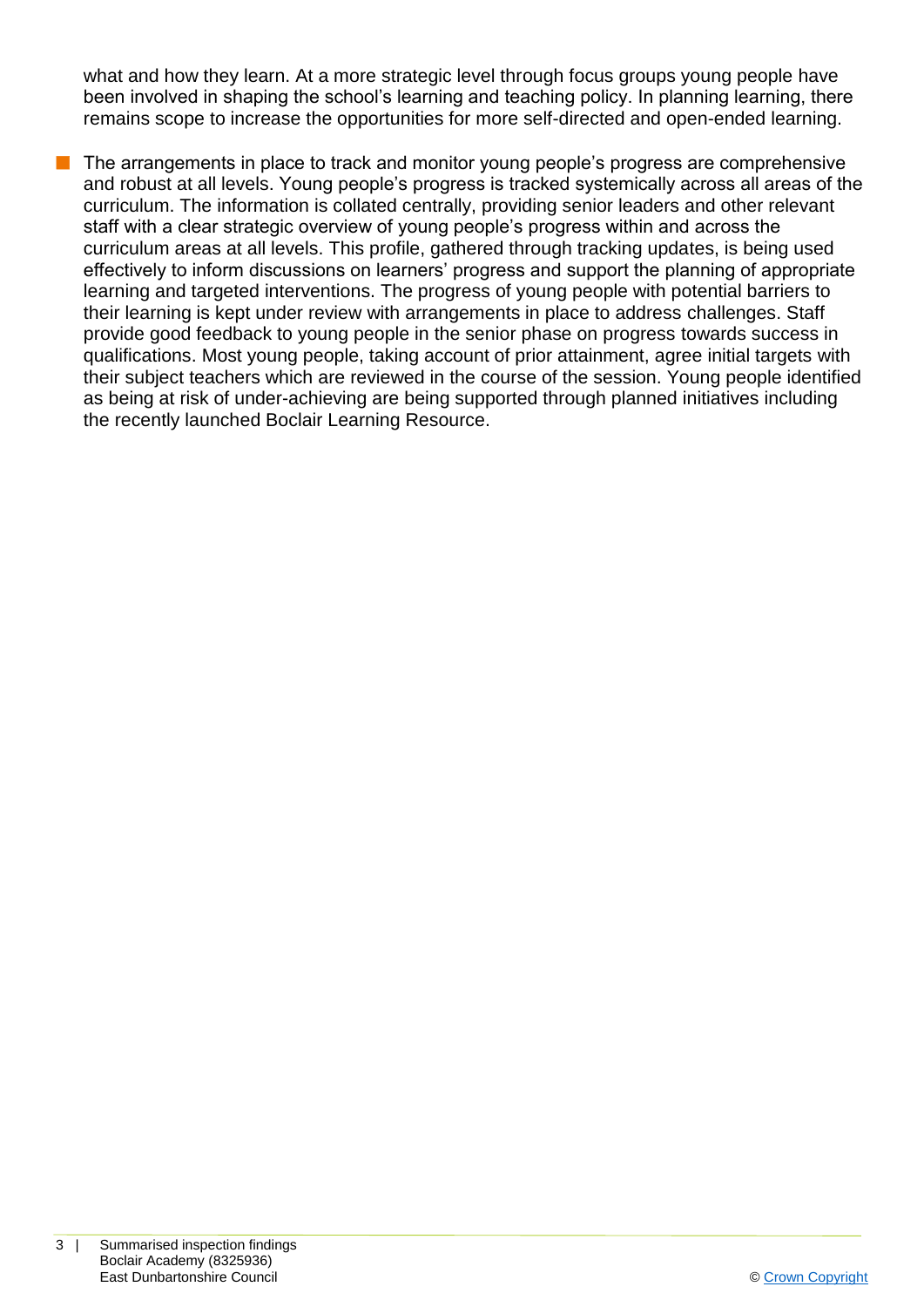# **2.1 Safeguarding and child protection**

**n** The school submitted self-evaluation information related to child protection and safeguarding. Inspectors discussed this information with relevant staff and, where appropriate, children. In addition, inspectors examined a sample of safeguarding documentation. Areas for development have been agreed with the school and the education authority.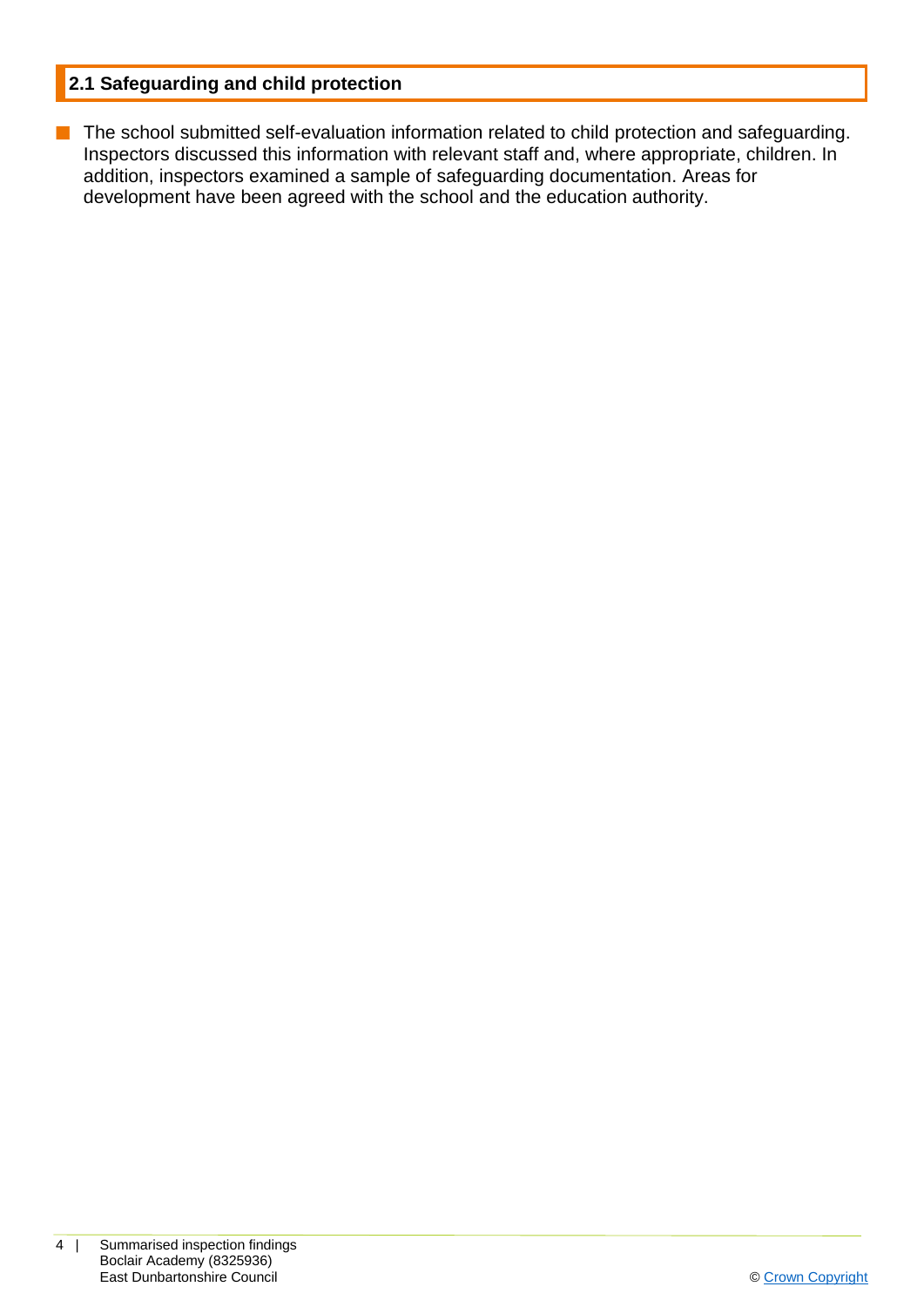| 3.2 Raising attainment and achievement                                                                                                                                                                                                                                                                                                                                                                                  | very good |
|-------------------------------------------------------------------------------------------------------------------------------------------------------------------------------------------------------------------------------------------------------------------------------------------------------------------------------------------------------------------------------------------------------------------------|-----------|
| This indicator focuses on the school's success in achieving the best possible outcomes for all<br>learners. Success is measured in attainment across all areas of the curriculum and through<br>the school's ability to demonstrate learners' achievements in relation to skills and attributes.<br>Continuous improvement or sustained high standards over time is a key feature of this<br>indicator. The themes are: |           |

- $\blacksquare$  attainment in literacy and numeracy
- $\blacksquare$  attainment over time
- $\blacksquare$  overall quality of learners' achievement
- $\blacksquare$  equity for all learners

### **Attainment in literacy and numeracy BGE**

- BGE data from 2016-2019 demonstrates that attainment in literacy is very strong at the end of S3 of the BGE and above the national figures with all learners achieving third level in the last four years. The school continues to refine and 'fine tune' their results. Attainment in numeracy is also very strong with almost all learners achieving third level numeracy by the end of S3 which is above the national figures.
- $\blacksquare$  Senior leaders comment that a number of new initiatives recently in place are supporting a staff understanding of moderation. These include whole school literacy work in listening, talking and writing. Additional numeracy work across the curriculum along with the use of Education Scotland materials also helps learners to improve their numeracy. Staff have worked well at cluster level in planned exercises to evaluate the quality of assessment. When attainment in literacy at fourth level in the BGE is tracked through to S4 results at SQCF level 5 and 6 or better, this indicates that professional judgement of achievement of a level in the BGE is developing well.
- n Teachers use the BGE benchmarking tool, professional judgment, Scottish National Standardised Assessments testing and a range of internal class tests as part of their approaches to demonstrate attainment improvement. In almost all classes young people are using National Benchmarks to consider how well they are achieving a level. Middle leaders make effective use of very well-developed subject tracking systems, in almost all departments.
- **N** Young people requiring additional support are achieving in the BGE across the school. They are supported well through appropriate interventions including additional planning, work with parents and well planned assistance from Support for learning Assistants staff.

## **Literacy and numeracy Senior phase**

**n** Assessment data in literacy and numeracy is reliable in the senior phase as a result of very effective leadership in subject departments with all staff supporting literacy assessment and from challenge and support provided from senior leaders. Attainment of young people in literacy by the time of leaving school demonstrates that almost all learners who left the school achieved a literacy award at SCQF level 4 or better between 14/15 and 17/18. Almost all young people left school with SCQF level 5 or better in literacy between 14/15 and 16/17. This is significantly higher or much higher than the VC in 15/16 and 16/17. The percentage of young people attaining literacy at SCQF level 6 is significantly much higher than the VC.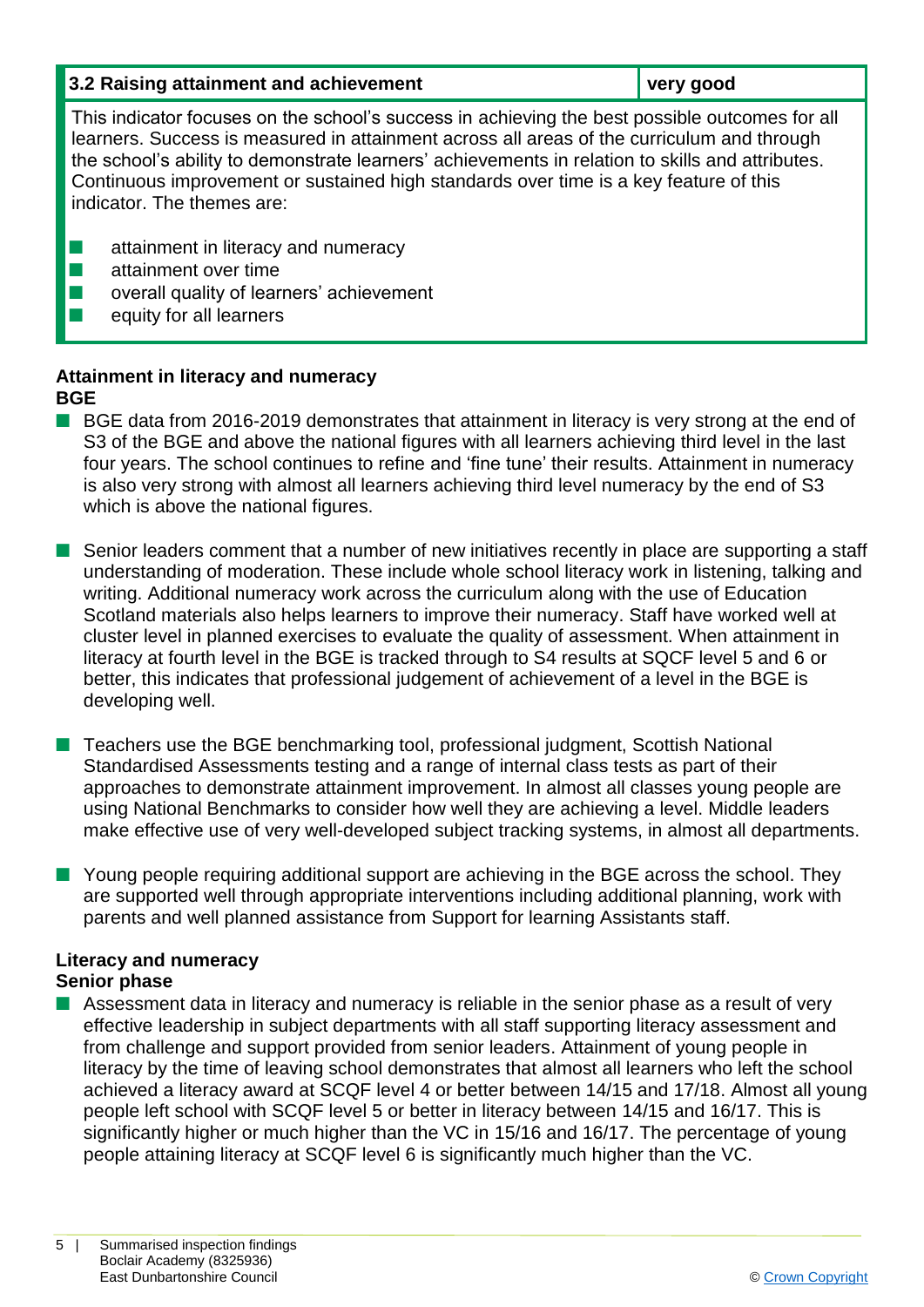- There have been improvements in the percentage of S5 leavers attaining literacy at SCQF level 5 or better and SCQF level 6. The percentage attaining at SCQF level 6 has improved to significantly much higher than the VC between 15/16 and 17/18.
- **n** Young people are making very good progress in literacy as they move through the senior phase. In S4, between 15/16 and 18/19 almost all achieved literacy at SCQF level 5 or better. By S5, most went on to achieve literacy at SCQF level 6. The percentages achieving these levels in S4 and S5 are significantly higher or much higher than the VC.
- Between 15/16 and 17/18 almost all young people attained numeracy at SCQF level 4 or better by the time of leaving school, This is an improvement from the previous two years from significantly lower than the VC to in line with the VC. The percentage of leavers attaining numeracy at SCQF level 5 or better has also increased and in 17/18 has improved to significantly higher than the VC. With the exception of 15/16, the majority of leavers between 13/14 and 17/18 attained numeracy at SCQF level 6 and percentages attaining this level are significantly higher or much higher that the VC.
- Over the five years to 17/18, the proportion of S5 leavers attaining numeracy at SCQF Level 5 or better shows an improving picture. Over the same period, the proportion of S5 leavers attaining numeracy at SCQF level 6 is in line with the VC in three out of the last five years and significantly much higher in two out of the last five years.
- **n** Young people are making very good progress in numeracy as they move through the senior phase. In S4, almost all achieved numeracy at SCQF level 5 or better in 18/19. By S5, in three out of five years a majority of learners achieved SCQF level 6 or better. By S6, between 15/16 and 18/19 a majority of learners achieved SCQF level 6 or better.
- Young people are mainly gaining awards in literacy and numeracy as part of National 5 English and mathematics courses. At S4, National 5 English results in four out of the last five years are in line with national results at A-B and A to C. At S5, Higher level English results at A-C are in line with national figures over the past five years. Almost all young people presented for the qualification achieve applications of mathematics at National 3 and all presented achieved this award at National 4. National 5 mathematics results at S4 in four out of the last five years are in line with the National at A-B and A to C. There is a drop to significantly below the national figures at National 5 for English and mathematics in 2019. The school demonstrates robust strategies in place to continue to improve numeracy including the use of ongoing professional learning for staff. Evidence suggests numeracy results will improve this session.

#### **Attainment over time BGE**

■ BGE attainment data, tracked over time, is reliable. Staff track learners progress carefully and identify well areas for improvement. Middle leaders and staff are using subject data well in most departments in the BGE. They use professional judgement well including their own internal assessments to demonstrate progress over time. All staff are supported and challenged regularly through the use of departmental meetings overviewed tightly by senior leaders to ensure that attainment and achievement continues to improve. All staff understand the importance of using Insight data for evaluating the strengths and areas for improvement in their faculty.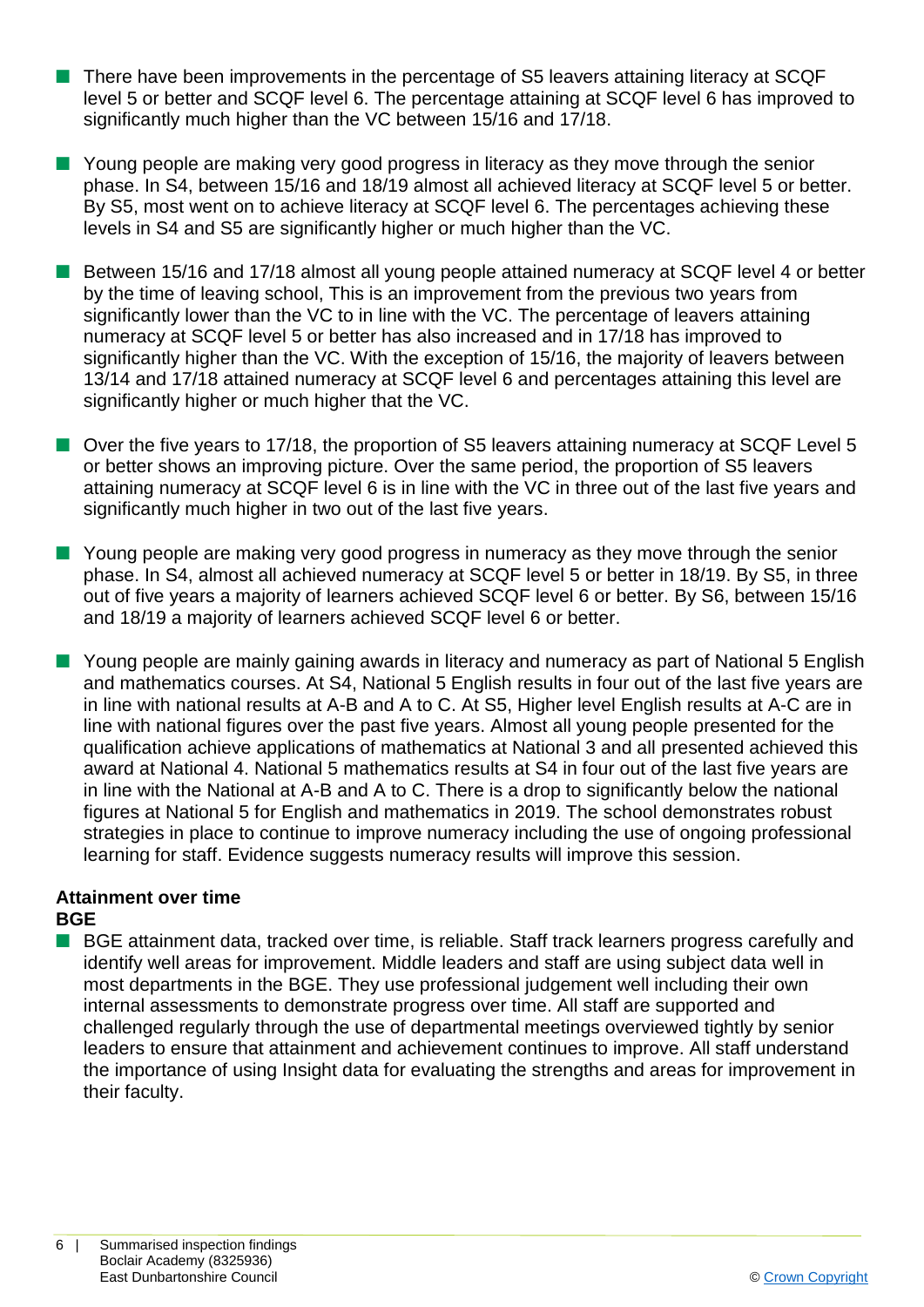#### **Improving attainment for all Senior phase**

- $\blacksquare$  Across the school, three tracking periods are in place to track attainment. Senior leaders monitor all tracking systems closely in the senior phase in partnership with middle leaders and staff. Their analysis is used to decide what helpful targeted support is beneficial for individual learners.
- $\blacksquare$  The average complementary tariff scores for the lowest attaining 20% and middle attaining 60% of leavers are significantly much higher than the VC between 14/15 and 17/18 whilst the highest attaining 20% of leavers are mostly in line with the VC.
- Senior leaders continue to work to extend the pathways available for subject choices. To improve results further staff understand there now needs to be further interrogation of the results of the highest attaining 20% of learners. Staff are already using the Boclair Learning Resource team to support improvement in this area of attainment. In addition, this session staff offered a science camp to support skills building and more revision and support classes with increased attendance this session.
- $\blacksquare$  In S4, the lowest attaining 20% of young people are performing significantly much higher than the VC in four of the last five years. There is a dip to significantly higher than the VC in 18/19. The middle attaining 60% are attaining significantly higher than the VC in three out of the last five years, though there is a dip to in line in the last two years. The highest 20% are attaining in line with the VC in the last five years.
- $\blacksquare$  By S5, the lowest attaining 20% are performing significantly much higher than the VC in the last five years. The middle attaining 60% are attaining significantly higher or much higher than the VC in the last five years. The highest attaining 20% are attaining significantly higher than the VC in three out of last five years. There is a dip to in line with the VC in the latest year.
- $\blacksquare$  By S6, the lowest attaining 20% are performing significantly much higher than the VC in the last four years. The middle 60% are attaining significantly higher or much higher than the VC in the last five years. The highest attaining 20% are performing mostly in line with the VC in the last five years. Senior leaders plan to put in place focussed improvement actions next session to support improvement in the results for those in the highest attaining 20%
- Course choices for S5 are impacting positively in the last few years including the addition of new courses such as environmental science and Higher dance to broaden learner choice. The headteacher recognises that a few courses still have room for improvement in reducing the number of young people with no awards.

#### **Breadth and depth measures**

- $\blacksquare$  In S4 most learners are presented for eight qualifications. The percentage of pupils attaining three to seven or more qualifications at SCQF level 4 or better is mostly significantly higher or much higher than the VC in the last five years. The percentage attaining at SCQF level 5C or better are significantly higher or much higher than the VC in four out of the last five years for two to seven or more courses. There is a dip to in line with the VC in the latest year. At SCQF level 5A or better, the percentages attaining one to seven or more courses are significantly higher than the VC in 14/15 and 15/16, but have fallen to in line with the VC in the last two years.
- $\blacksquare$  By S5, the school is maintaining strong levels of attainment. The majority of learners are presented for five qualifications with a few learners presented for four or six qualifications. For one, two, three, four or five or more courses at SCQF level 6C or better, results are mostly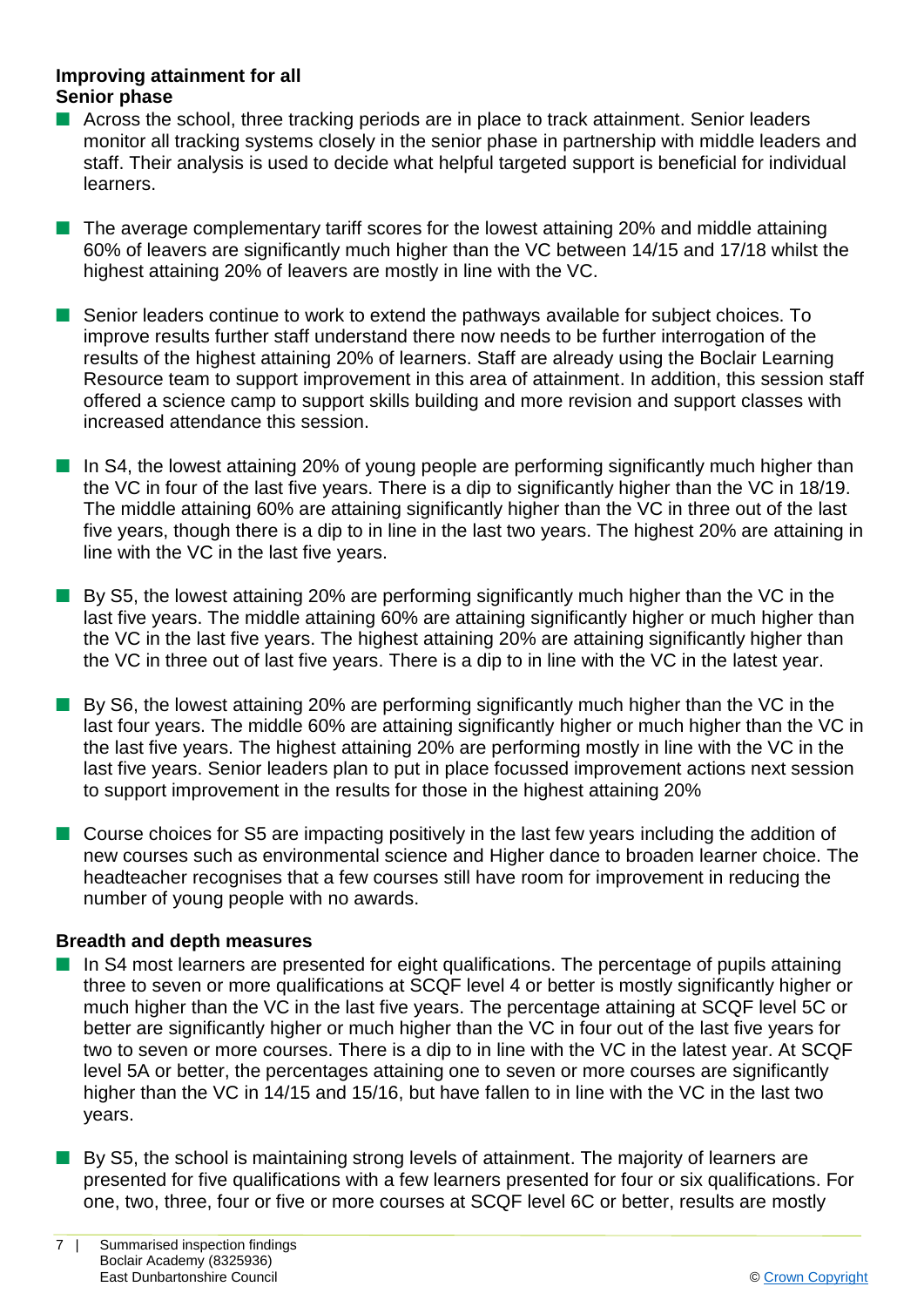significant higher or much higher than the VC in the last five years. For one, two or four or more courses, the percentage of young people attaining at SCQF level 6A or better is mostly significant higher or much higher than the VC in the last five years.

**n** By S6, the school continues to maintain strong levels of attainment. The percentage of young people attaining one to seven or more courses at SCQF level 6C or better is mostly significantly higher or much higher than the VC in the last five years. The percentage attaining one to three or more courses at SCQF level 6A or better is significantly higher or much higher than the VC in the last five years. The percentage attaining one or more courses at SCQF level 7C or better is significantly higher than the VC in the last five years. Advanced higher presentations remain stable with a few students achieving two or three Advanced Highers.

#### **Overall quality of learner's achievement**

- Young people participate in an extensive programme of wider achievement. The programme ensures that all young people from S1 to S6 are achieving a broad range of skills and attributes. There is a wide range of recognised and accredited awards gained by almost young people who speak very highly of the programme and the range of skills they are achieving. In S1, the John Muir 'Discovery' award recognises young people's work within the natural environment. This work involves staff across the school who support young people to gain accreditation through their curriculum in partnership with local authority outdoor learning staff. In S2, young people improve their understanding of citizenship skills through fundraising and support for the local foodbank. This is leading to young people gaining a Saltire awards, developing empathy for others and taking responsibility for delivering much needed food to those in need.
- $\blacksquare$  In S3, all young people undertake training delivered by a dementia charity. Their skills are demonstrated through visits to local care homes and dementia support groups as well as by participating in a variety of music and reminiscence activities. Their efforts are recognised and celebrated well. All S4 pupils achieve an SCQF level 6 award for their training in emergency first aid in the workplace. S5 pupils participate in the youth philanthropy initiative, working on presentations to compete for substantial funding for a local charity. Understanding their purpose and the way in which they would spend the funds as well as a volunteering element, are all important features of this initiative. All S6 pupils benefit from training and support from the 'Medics against violence' programme which is enabling them to understand the impact and consequences of violence in society. They deliver lessons to S2 classes demonstrating leadership and communication skills in how to keep young people safe, and support younger pupils to develop strategies to support their wellbeing.
- **N** Young people perform well in a variety of concerts, services and other music events as a result of their involvement in music. A few learners have reached the standard to perform with a local authority youth band and orchestra. Young people are developing a very wide range of skills through strong partnership work with a variety of local businesses. They gain organisational skills through planning activities and evaluate well the impact of the work. Young people demonstrate strong physical performance skills and also lead on a wide variety of sports activities. Sports leaders work with teams in the lower school and with associated primary pupils to share their expertise in, for example, gymnastics, football, rugby and dance. Young people benefit from skills developed through participation and success in the Duke of Edinburgh's Award scheme. They complete expeditions, volunteer and complete skills development and physical challenges in order to gain a bronze award.
- In-school activities are tracked to ensure that staff have an overview of young people who participate in wider achievement, and those who achieve accreditation and certification. The school is beginning to capture young people's achievements outside the school and through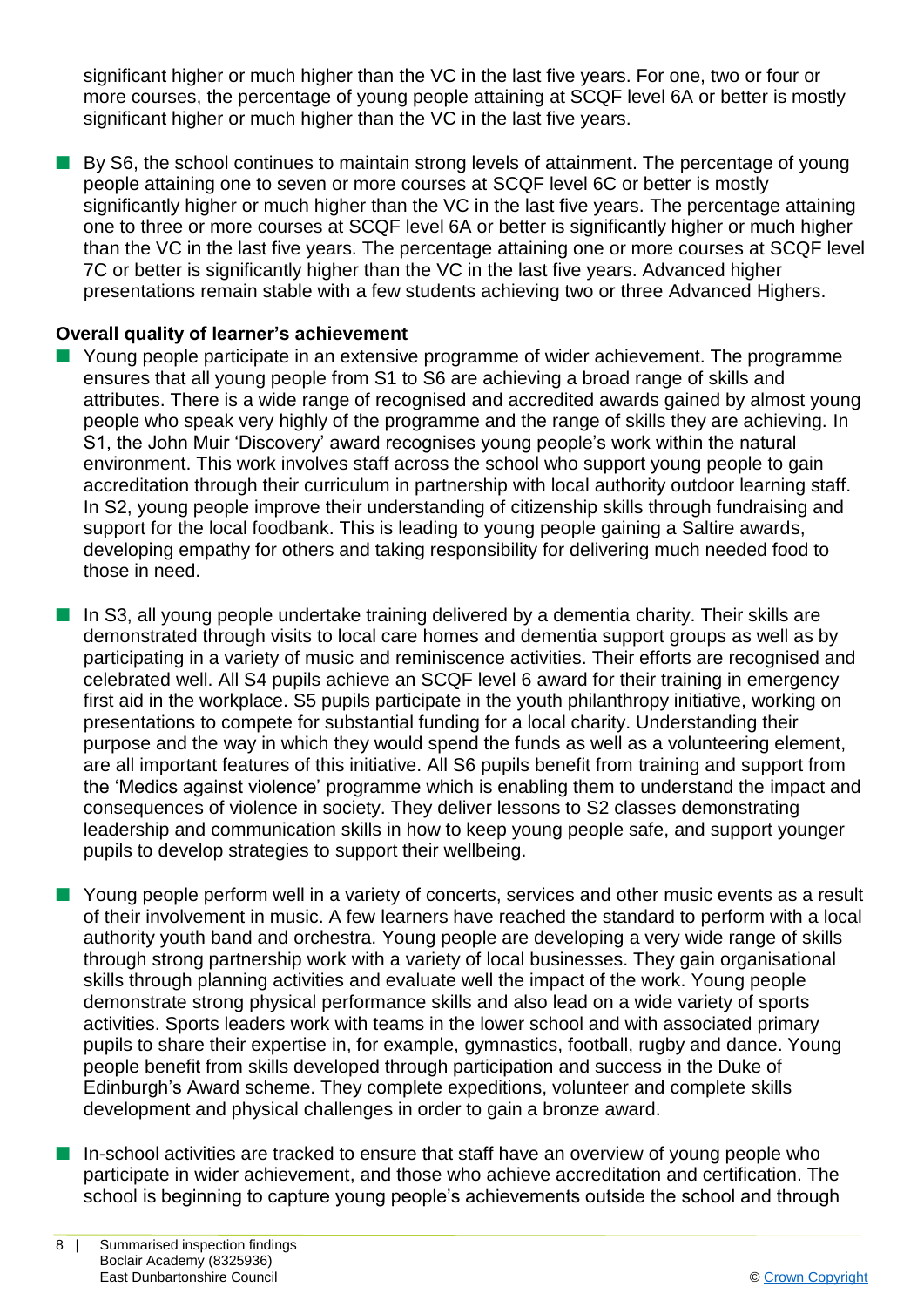after school clubs in a more systematic way, to ensure that no young person is at risk of missing out. There is scope for the school to further develop their tracking to include the skills that young people are developing through their wider achievement activities. The school should continue to find more ways to celebrate the achievements of all learners.

## **Equity**

- Staff have a strong focus on raising the attainment, aspiration and ambition of all learners in an inclusive and caring environment. They ensure that no young person faces a barrier to learning or participation due to personal or socio economic factors. Staff know their learners well, and put measures in place to ensure that every young person has an equal chance to do their very best. There are 18% of young people living in Scottish Index of Multiple Deprivation (SIMD) 1 and 2 attending Boclair Academy. The school provides a range of additional support for these young people to help them to achieve well. A residential visit for these young people offers focussed supported study and opportunities for team building. 'Spring Revision' additional study support for identified young people and a mentoring programme offers one-to-one support for learners as they prepare for National Qualifications. The 'Achievement Resource centre' (ARC) provides strong support for targeted young people who face challenges in their learning.
- $\blacksquare$  Funds are available to support those in need of financial assistance for necessary resources, school trips or to participate in residential visits. The school have a free breakfast club available to all. They ensure that all young people have access to transport to attend clubs and supported study and uniform items available for those who need them. Departments bid for Pupil Equity Funding (PEF) to support young people for whom poverty is a barrier to success. Plans are detailed, and have a strong focus on young people who may require some basic resources to access fully all aspects of the curriculum.

#### **Attendance and exclusion**

The school provided the latest attendance figures which show a stable picture to 2019. Exclusions have decreased from 11 exclusions in 2014/15 per thousand pupils to four exclusions per thousand pupils in 2018/19.

## **Attainment versus deprivation**

 $\blacksquare$  In 17/18, young people living in SIMD 1-3 performed significantly much higher than young people living in the same deciles across Scotland. In four of the last five years, young people living in decile 1, attending Boclair Academy performed significantly higher or significantly much higher than young people living in the same decile across Scotland. PEF funding is used well to support improvement in pupil attainment through enhanced staffing to support learning, free transportation for supported study and resources to support young people to access the curriculum.

## **Positive and sustained destinations**

- All young people who left Boclair Academy in 2019 moved to a positive destination. There is a strong partnership with Skills Development Scotland (SDS) and the data they provide shows that these destinations are being sustained. The majority of young people move to higher education. In 2018, 14% of young people entered employment in a range of areas including, for example, construction and hairdressing.
- $\blacksquare$  The school works closely with SDS to support young people in identifying appropriate future pathways and links to the world of work. The careers adviser works well with staff to deliver information and advice to young people at key points in their school career. This includes supporting them to research career ideas through My World of Work, delivering lessons on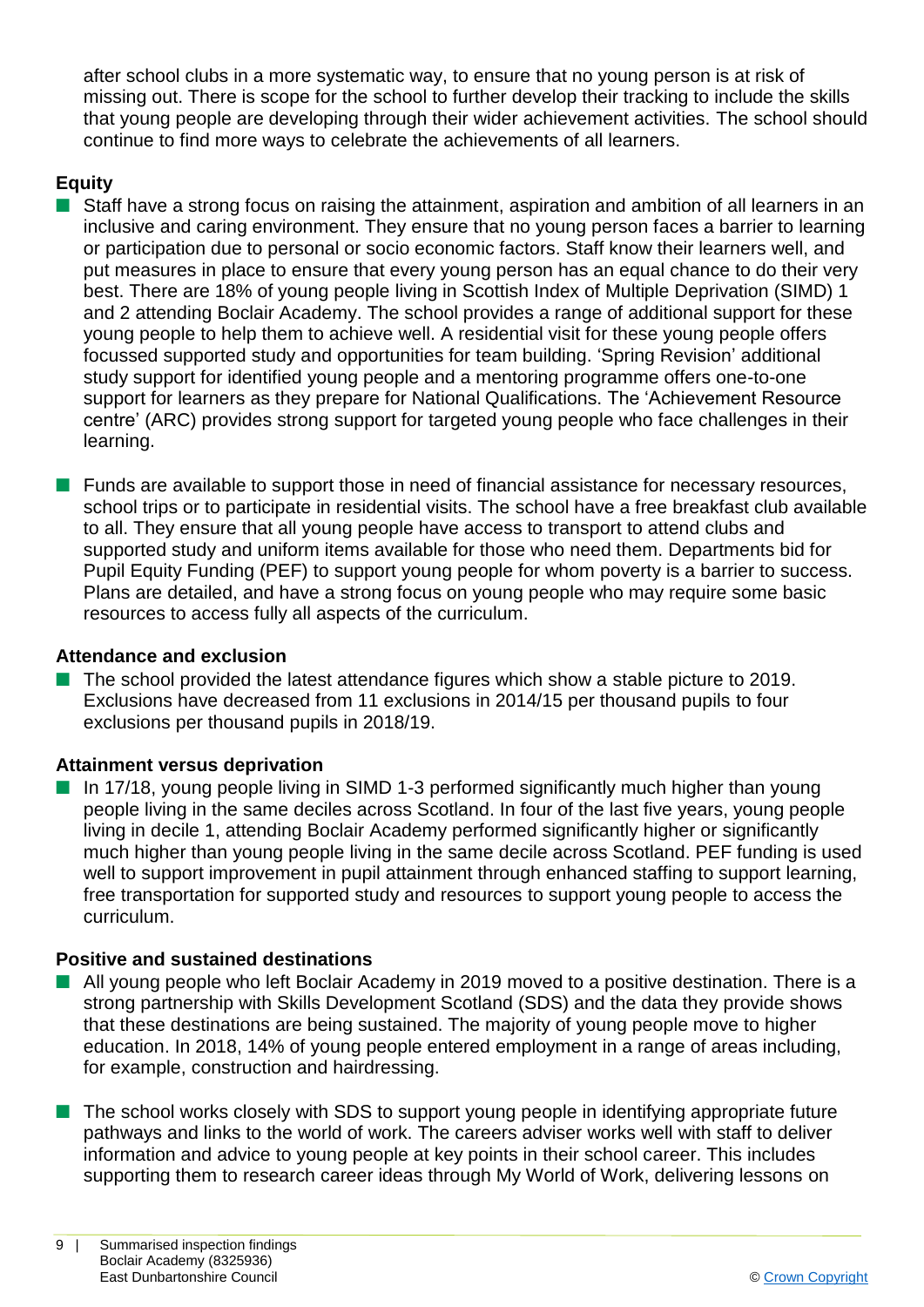course choices through Personal and Social Education and offering help with applications and work experience.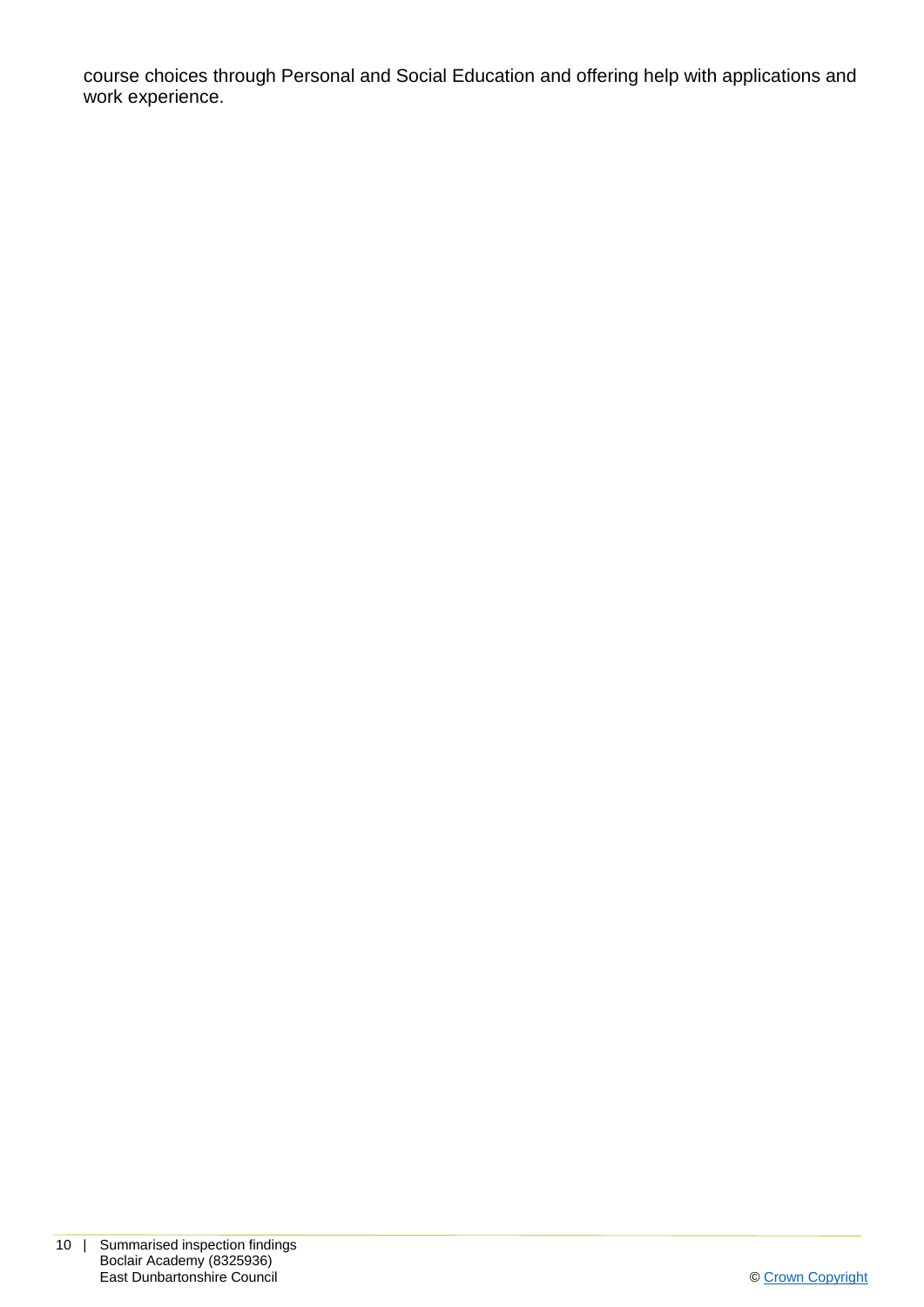# Practice worth sharing more widely

■ Senior leaders and staff have developed strong tracking systems that support a clear understanding young people's progress through the BGE.